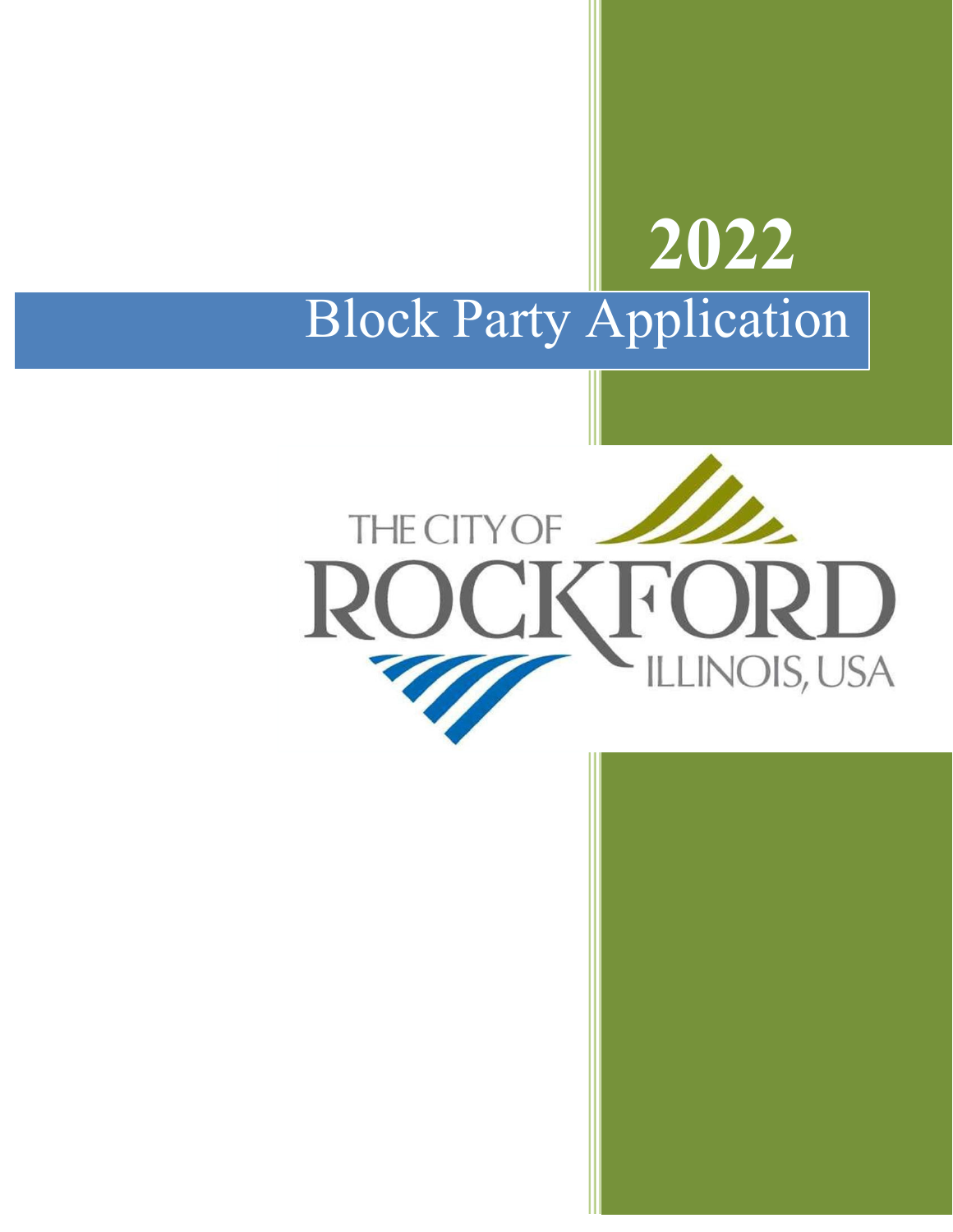



## **BLOCK PARTY APPLICATION**

- **1.** A block party cannot be held for PRIVATE PURPOSES such as family events, birthdays, graduations, going away parties or other private parties.
- **2.** The **application must be submitted at least 4 weeks prior to your event** and must include a map or drawing of the exact location you wish to block off for your event. **Block party coordinator** MUST obtain approval of all residents and businesses within the blocked area via the attached petition.
- **3. Applicant** must obtain their Alderman's approval for the block party prior to submitting the application to the City of Rockford Public Works Department.
- **4.** The applicant must state who the responsible person for the event is. If there are issues with the event, this will be the person who will be held accountable and may be subject to any tickets/fines due to rowdiness, excessive noise or illegal drinking.
- **5.** All applicants will be reviewed by the City of Rockford Public Works Department, Police, and Fire Department.
- **6.** All neighbors must be invited.
- **7.** No admission fee may be charged.
- **8.** Alcoholic beverages may not be sold or consumed on the street, sidewalk or city parking lots.
- **9.** Staked tents are not allowed in the roadway or in city parking lots.
- **10. A 15-foot fire lane must be included on the map submitted with application.**
- **11.** The application must provide a contact name and specific address to where the metal barricade legs shall be dropped off. The organizer(s) will be responsible for placing the barricades before the party and removing them at the end as well as keeping them in good condition. If the barricades are found in disrepair the responsible person in charge will be held accountable for the cost of replacement.
- **12. All events must end by 10:00pm in accordance with the noise ordinance.**

The City of Rockford reserves the right to deny any application for an event that is not for public or neighborhood purposes, if neighbors have not been included and notified or if non-compliance issues occurred in previous years. A block party permit may be revoked and streets opened if there is an emergency or conditions are violated-including hours, alcohol consumption or excessive noise or crowd.

There is **\$30 fee** for the block party/barricades, but the organizer is responsible for cleanup. Barricades will be dropped off by 3pm on the Friday prior to your party (unless held on a weekday) by City of Rockford Street Division. Pick up will usually be on the following Monday during daytime hours.

Each neighborhood group is allowed a maximum of 2 block parties per year.

I have read, and agree with the conditons stated above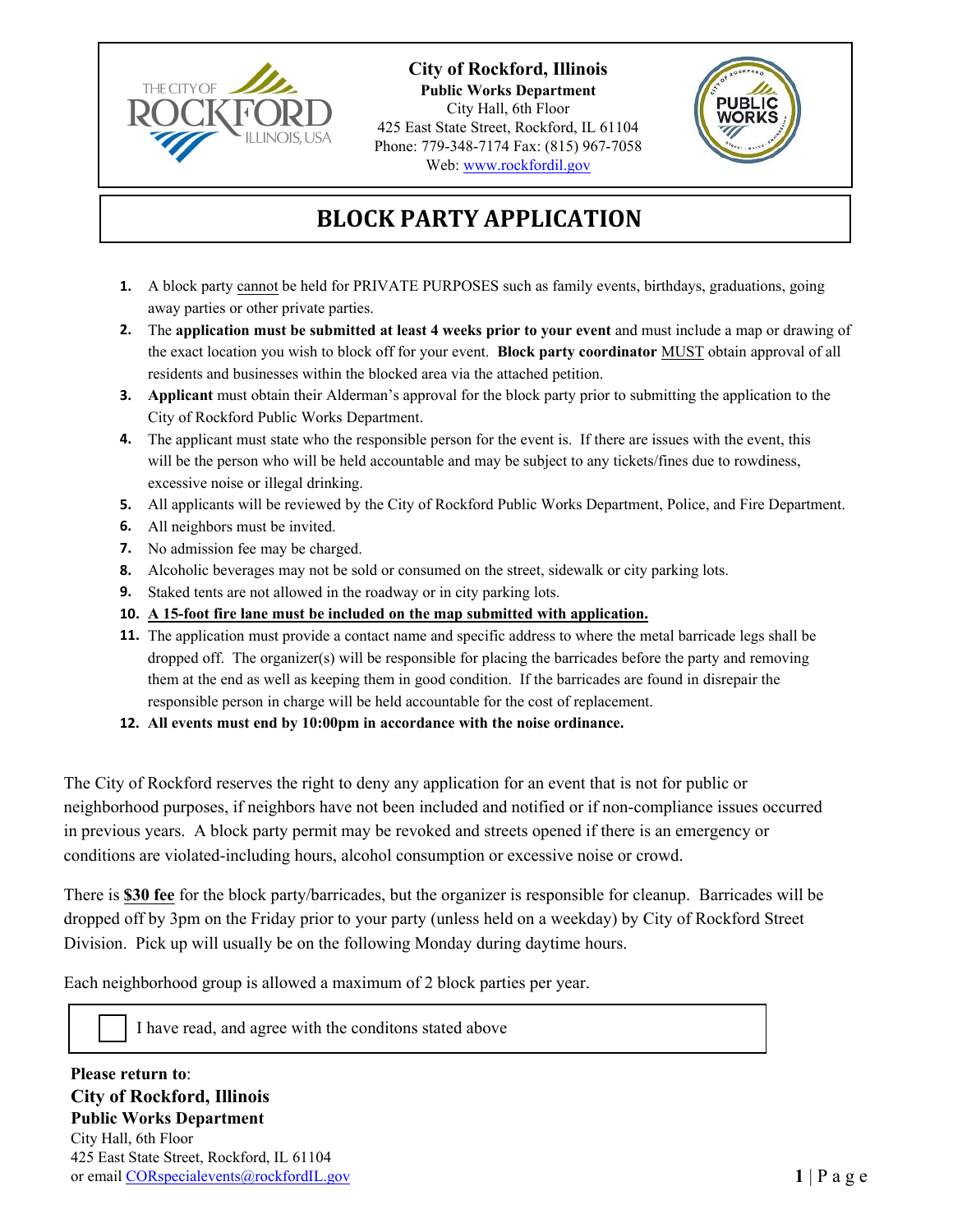



## **INFORMATION**

### **YOU MUST RECEIVE APPROVAL FROM THE ALDERMAN OF WARD** *IN WHICH THE BLOCK PARTY WILL TAKE PLACE* **BEFORE SUBMITTING YOUR APPLICATION.**

**(**WRITTEN OR VERBAL APPROVAL IS ACCEPTED)

| <b>ADDRESS OF BLOCK PARTY:</b> |  |
|--------------------------------|--|
|                                |  |
| DATE OF EVENT:                 |  |
| ALDERMAN (Signature):          |  |
| WARD:                          |  |

**WARD 1 - TIM DURKEE tim.durkee@rockfordil.gov WARD 2 - JONATHAN LOGEMANN jonathan.logemann@rockfordil.gov** WARD 3 - CHAD TUNEBERG chad.tuneberg@rockfordil.gov WARD 4 - KEVIN FROST **kevin.frost@rockfordil.gov WARD 5 - GABRIELLE TORINA gabrielle.torina@rockfordil.gov WARD 6 - APREL PRUNTY aprel.prunty@rockfordil.gov WARD 7 - JANESSA WILKINS janessa.wilkins@rockfordil.gov WARD 8 - KAREN HOFFMAN karen.hoffman@rockfordil.gov WARD 9 - BILL ROSE bill.rose@rockfordil.gov WARD 10- FRANK BEACH franklin.beach@rockfordil.gov** WARD 11-TUFFY QUINONEZ tuffy.quinonez@rockfordil.gov WARD 12 –GINA MEEKS gina.meeks@rockfordil.gov WARD 13 -LINDA MCNEELY linda.mcneely@rockfordil.gov **WARD 14 –MARK BONNE mark.bonne@rockfordil.gov**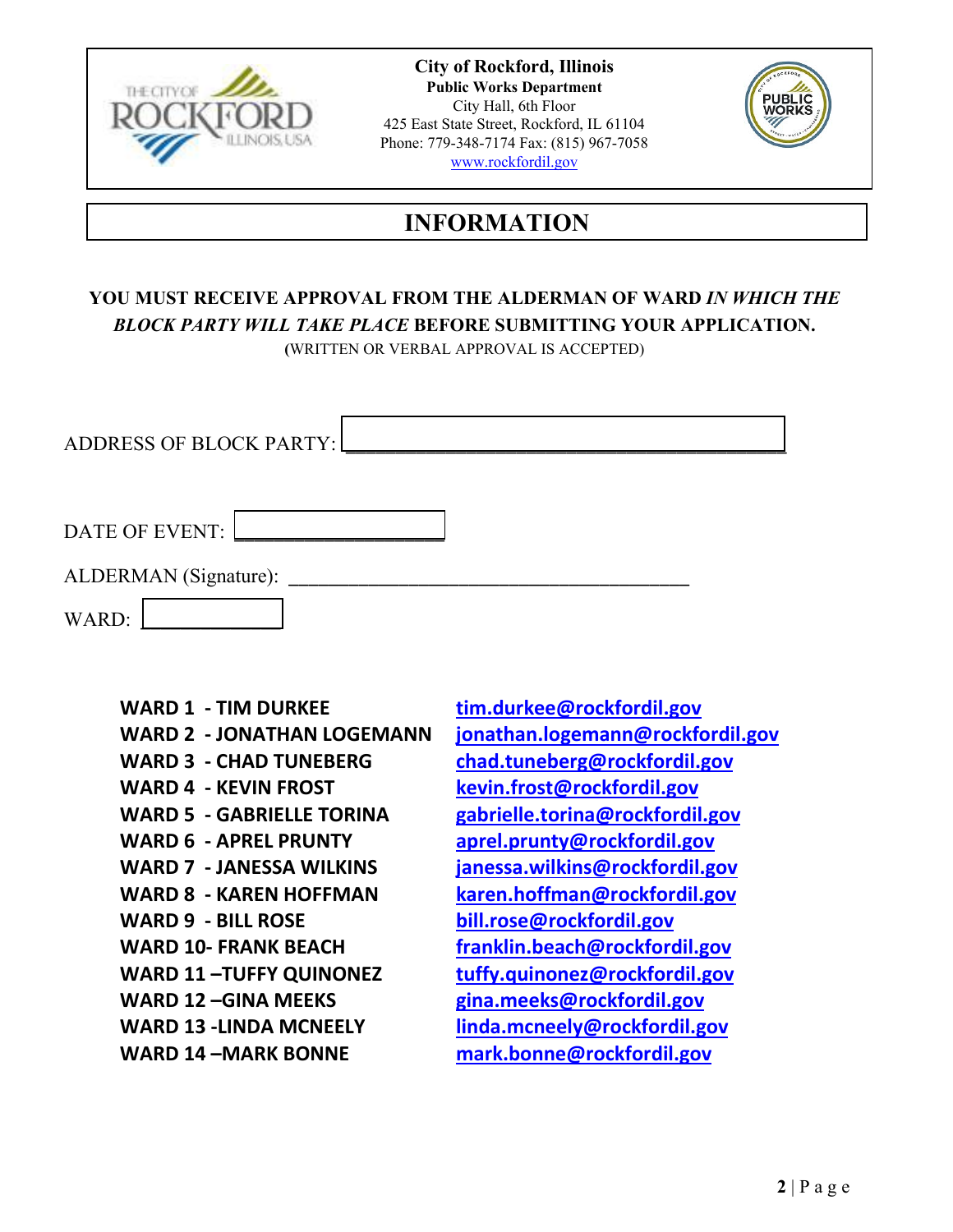



#### **GENERAL INFORMATION**

Please submit this application **at least four weeks prior** to your planned date so that it may be processed in sufficient time. The organizer or responsible party in charge will be responsible for cleanup and may be held accountable for any and all complaints or damage to barricades.

| Name of Block Party Organizer and/or Association: Manuscripture of Block Party Organizer and/or Association: |    |  |  |  |  |
|--------------------------------------------------------------------------------------------------------------|----|--|--|--|--|
|                                                                                                              |    |  |  |  |  |
| Location of Block Party:                                                                                     |    |  |  |  |  |
|                                                                                                              |    |  |  |  |  |
| You must provide the name and phone number of two contacts during the event                                  |    |  |  |  |  |
|                                                                                                              |    |  |  |  |  |
|                                                                                                              |    |  |  |  |  |
|                                                                                                              |    |  |  |  |  |
| Reason for Block Party: (BBQ, Holiday Party, Neighborhood Event, etc.) _____________________________         |    |  |  |  |  |
|                                                                                                              |    |  |  |  |  |
| Drop off address of metal legs (cannot be placed with barricades due to theft):                              |    |  |  |  |  |
| Contact name & phone number if different from above: ____________________________                            |    |  |  |  |  |
|                                                                                                              |    |  |  |  |  |
|                                                                                                              |    |  |  |  |  |
| ALDERMAN APPROVAL<br>Yes                                                                                     | No |  |  |  |  |
|                                                                                                              |    |  |  |  |  |

#### **All applicants will be required to comply with all Executive Orders and mitigation plans in effect at the time of each event.**

Return applications to: City of Rockford, 425 East State St, PW Engineering 6th Floor, Rockford, IL 61104 or email **corspecialevents@rockfordil.gov**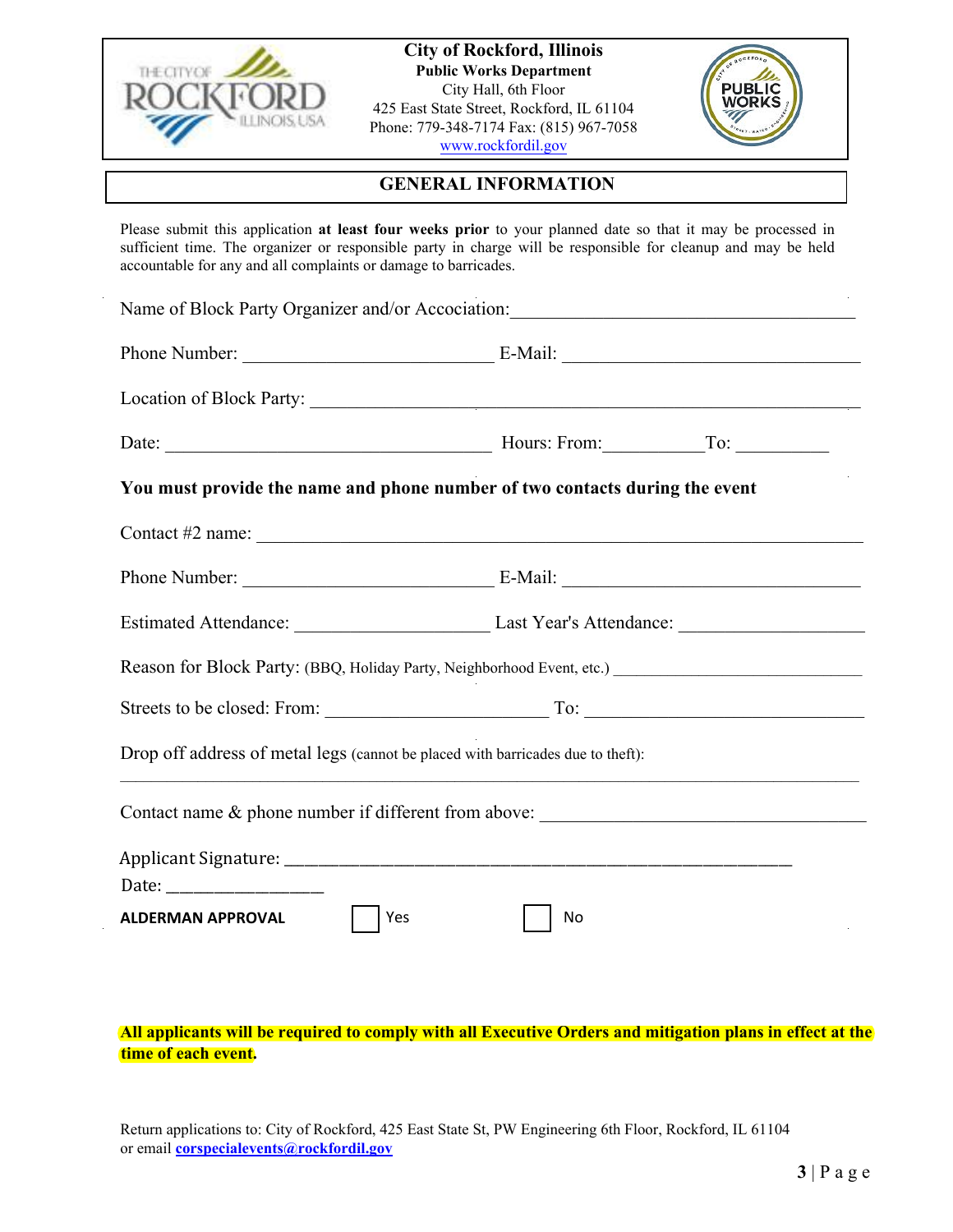



# **Site Map**

**Block Party Location:** Please draw map of streets/area to be closed, including location of all special activities, (i.e. tents, barbecues, chairs, cross streets, etc.), and **please don't forget to include the 15-foot fire lane.** Staked tents are not allowed.

| PD Approval: | $ $ Yes $ $ No |  |
|--------------|----------------|--|
| FD approval: | $ $ Yes $ $ No |  |
| PW Approval: | $ $ Yes $ $ No |  |
| `omments:    |                |  |

Return applications to: City of Rockford, 425 East State St, PW Engineering 6th Floor, Rockford, IL 61104 or email **corspecialevents@rockfordil.gov**

 $\mathcal{L}_\mathcal{L} = \{ \mathcal{L}_\mathcal{L} = \{ \mathcal{L}_\mathcal{L} = \{ \mathcal{L}_\mathcal{L} = \{ \mathcal{L}_\mathcal{L} = \{ \mathcal{L}_\mathcal{L} = \{ \mathcal{L}_\mathcal{L} = \{ \mathcal{L}_\mathcal{L} = \{ \mathcal{L}_\mathcal{L} = \{ \mathcal{L}_\mathcal{L} = \{ \mathcal{L}_\mathcal{L} = \{ \mathcal{L}_\mathcal{L} = \{ \mathcal{L}_\mathcal{L} = \{ \mathcal{L}_\mathcal{L} = \{ \mathcal{L}_\mathcal{$